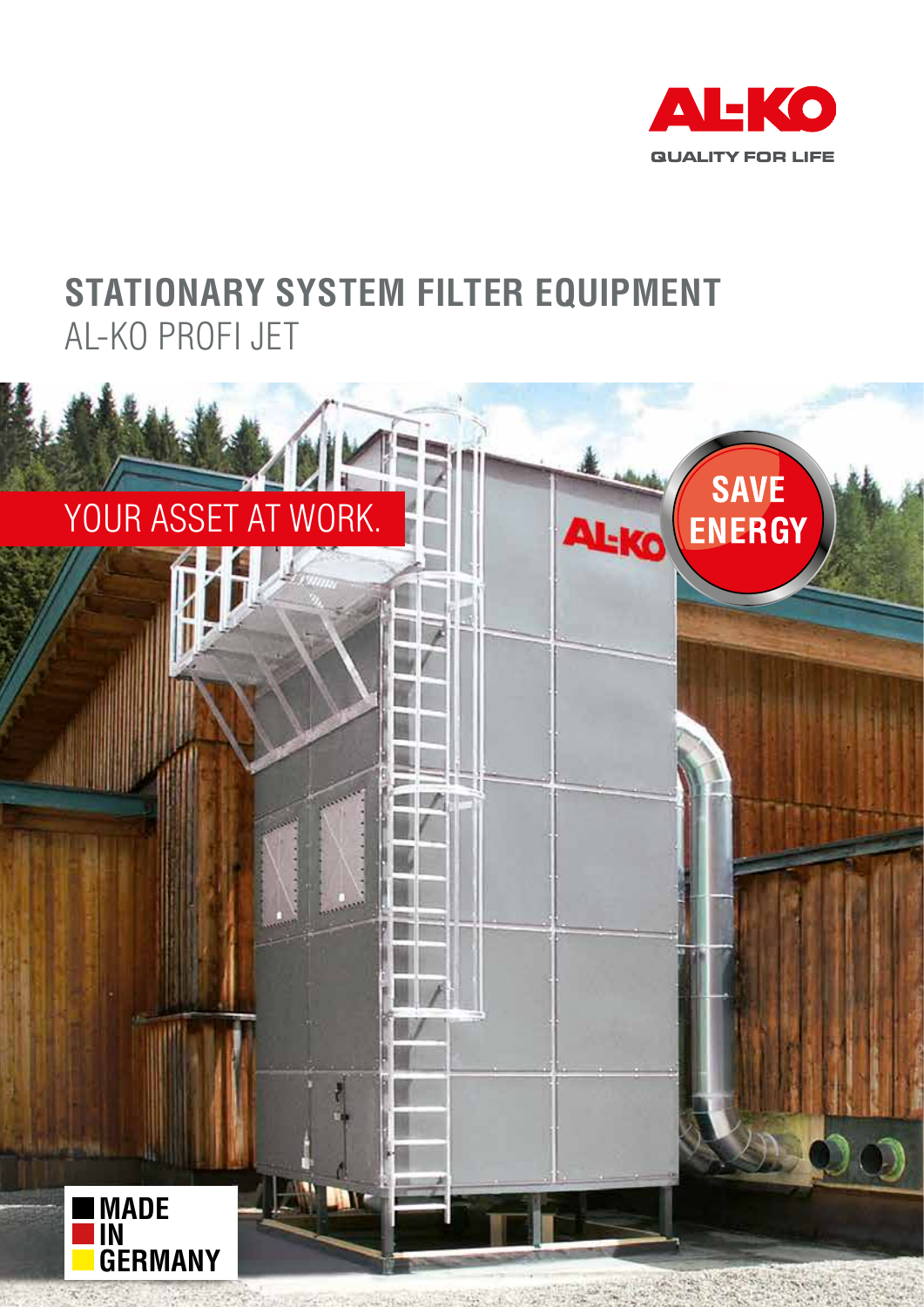## JUST THE WAY YOU NEED IT TO BE - PROF

### AL-KO PROFI JET

The AL-KO PROFI JET modular system guarantees a high level of flexibility. The filter system can be adapted or expanded according to requirements using standard components. The entire structure is acoustically and thermally insulating. The prefabricated PROFI JET housings guarantee quick and easy assembly on the spot. Depending on the requirement, the modular system offers various disposal options – from waste containers to rotary lock valves and even filling silos. The PROFI JET gives you consistent quality all the time (according to DIN ISO 9001) with excellent value for the money.



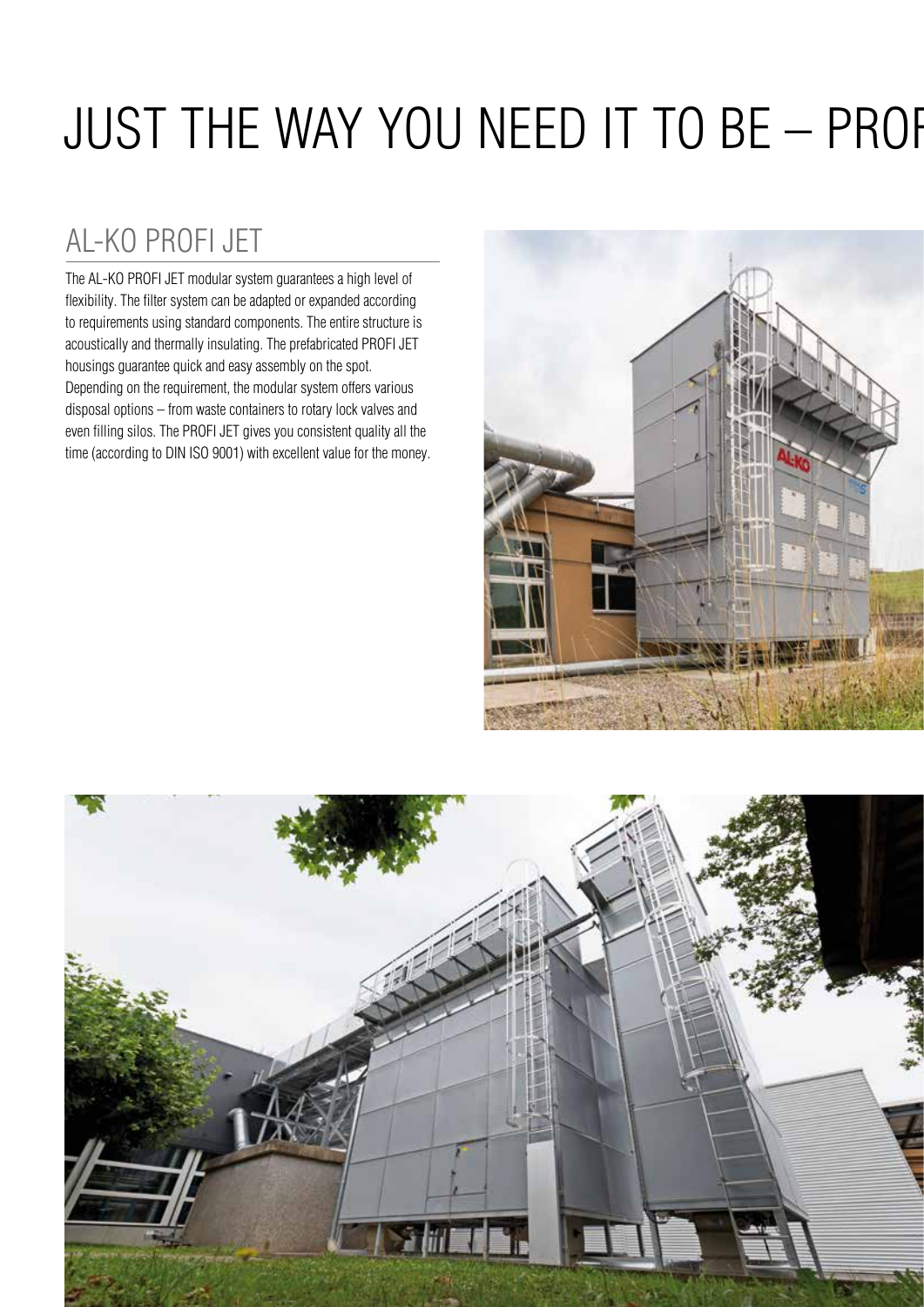## FI JET SYSTEM FILTER EQUIPMENT

- Large air surge tank with fast diaphragm valves for optimum JET filter cleaning and lowest use of compressed air
- **2** Process fans according to ErP Directive 2009/125/EC
- Sound-insulated return air chamber (optionally with sound-absorbing panels)
- Filter bag made of antistatic polyester needle felt material (BGIA-tested for dust class M) as standard with snap ring lock for easy handling
- Round discharge made from self-supporting galvanised steel plates or welded and powder-coated
- Type-tested AL-KO rotary lock valve according to ATEX Directive 94/9/EC
- AL-KO briquette press adapted to the individual application





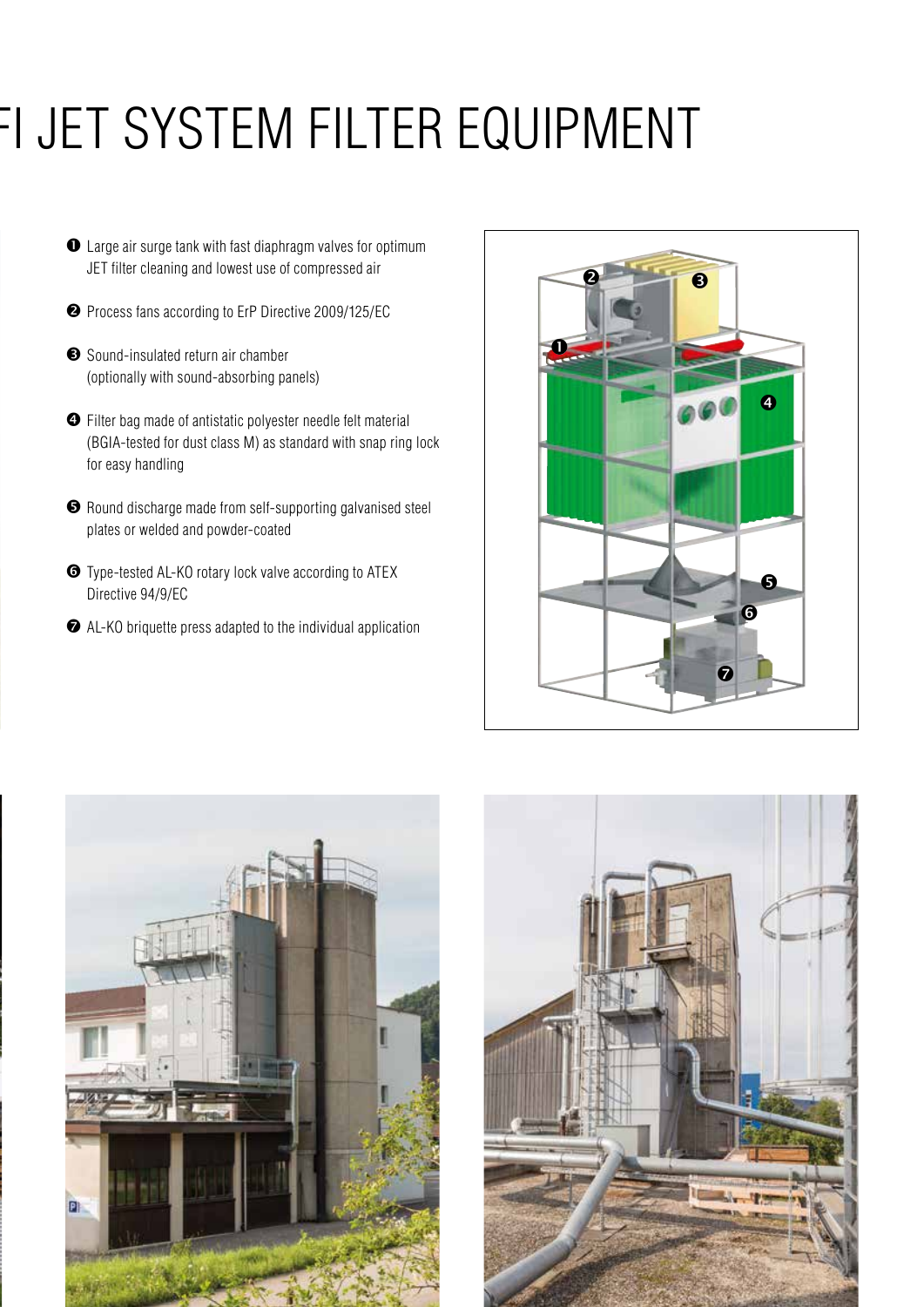# AL-KO FILTER TECHNOLOGY

## THE AL-KO HIGH-PERFORMANCE FILTER SYSTEM "AL-KO OPTI JET"

The optimum combination of surface filtration and jet cleaning makes it possible to maintain a residual dust content of less than  $0.1$  mg/m<sup>3</sup> on a long-term basis.

Surface filtration separates swarf and dust at the surface of the filter material, meaning that the particles cannot even penetrate the filter medium in the first place. During the filtration phase, the filter material makes contact with the support cage and forms a star-shaped cross section.

In jet cleaning, the second component of the AL-KO OPTI JET process, the bag filter is returned to its original shape using a compressed air pulse, as a result of which the filter cake is blasted off the surface and the ultrafine dust is thrown out.

#### **The advantages for you:**

- I Contaminated air impacts onto the filter element from the outside
- I "Real" surface filtration by special treatment of the filter surface
- I Improved cleaning by injection longer filter service life
- I Latest BIA test certificates for dust class M
- I Optimum air permeability
- I Filter electrically conductive as standard





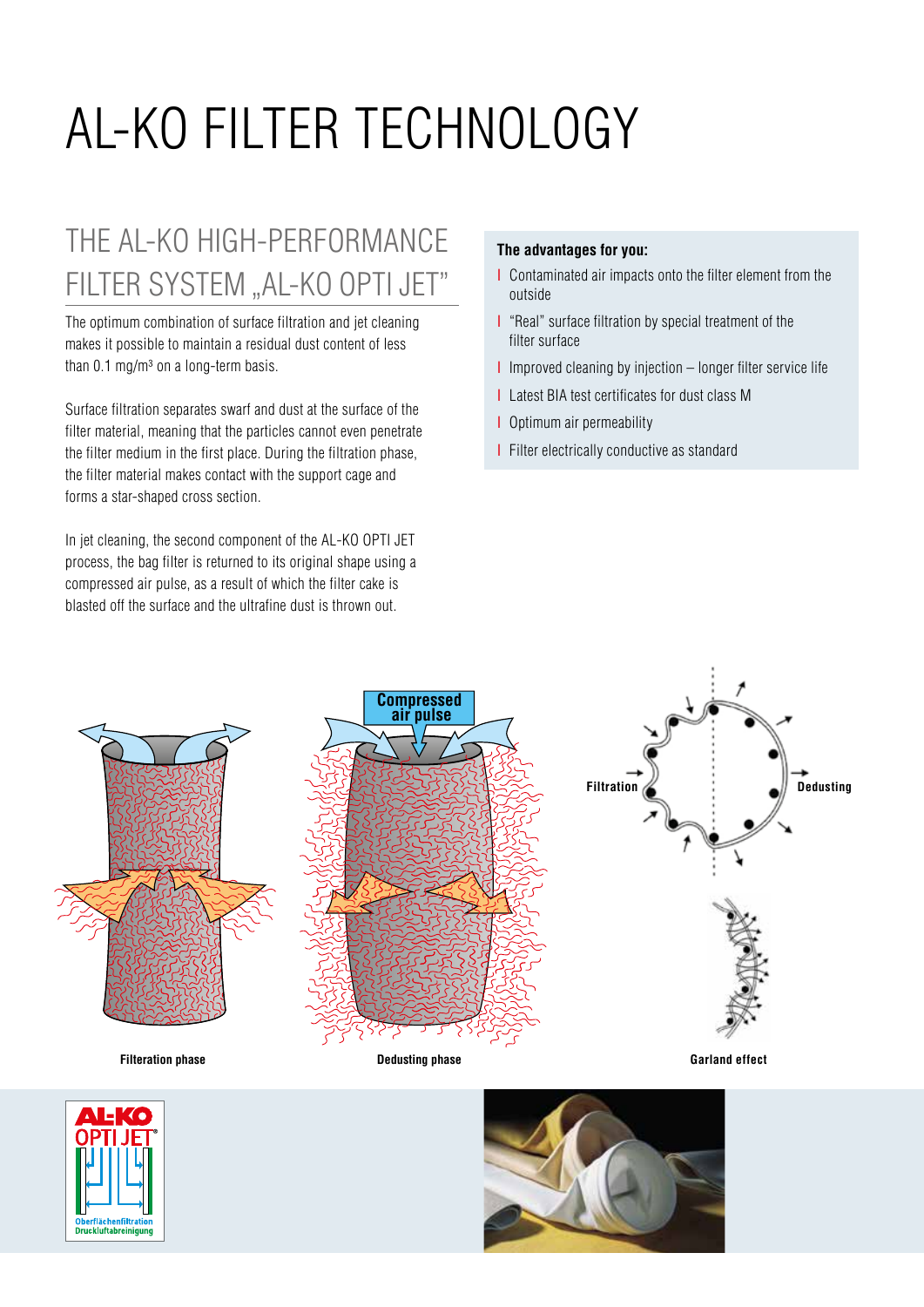





#### **The advantages for you:**

- I Flexibility due to panel construction
- I Quick and easy set-up
- I Lowest noise emission values
- I Highest thermal insulation
- I Regular filter cleaning by AL-KO OPTI JET process
- I Wide range of disposal options
- I Simple maintenance via operating doors
- I Consistent quality
- I Free choice of control options
- **I** Tested and certified
- I Can be expanded at any time, even after several years of operation





### ADVANTAGES OF THE PANEL CONSTRUCTION

- I Thermal protection: low cooling of the return air; more heat recovery into the work room
- I Fire protection: flame-retardant intermediate layer (EW 90-certified)
- I Noise protection: acoustically insulating mineral fibres; wall thickness 48 mm
- I Explosion protection (shock resistance 200 mbar)